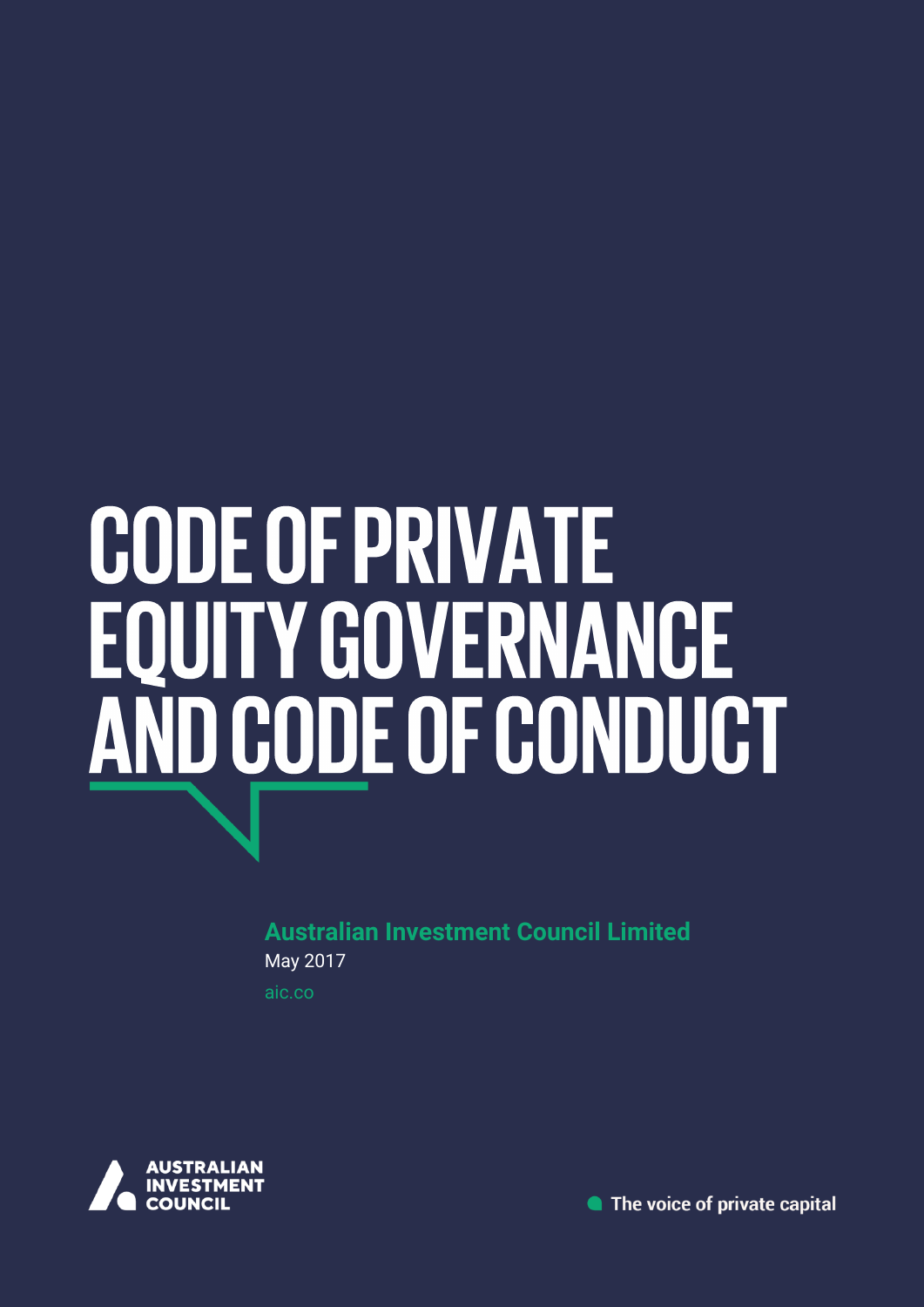# Introduction

The Australian Investment Council Limited is the national industry body which represents participants in the Australian private equity (**PE**) and venture capital (**VC**) industry and promotes the recognition of the industry as a professionally managed, ethical and responsible participant within the Australian investment community.

The PE and VC industry is a significant contributor to Australia's business sector and the broader economy. Over the past decade, PE and VC fund managers (**General Partners**) have invested significant capital into Australian businesses, right across the spectrum of start-ups through to established firms (**Portfolio Companies**). The industry is a critically important driver of new businesses, expansion, economic growth, innovation and job creation.

The Australian Investment Council's members (**Members**) comprise most of the professionally managed PE and VC firms in Australia, their investors (such as major superannuation funds and other institutional investors) (**Limited Partners**), as well as the organisations which provide independent expert advice to support the activities of the industry.

The Australian Investment Council is a company limited by guarantee, and its Members are governed by the Australian Investment Council Constitution (**Constitution** or **Australian Investment Council Constitution**). Under the Constitution, Australian Investment Council and its Board of Directors have the power to formulate and issue codes of conduct and other guidelines and standards which must be followed by Members.

An important role of the Australian Investment Council is to provide governance stewardship to the industry. All Australian Investment Council Members recognise that good corporate governance is a key driver of creating sustainable and successful business enterprises and Portfolio Companies. The Australian Investment Council Board (which is comprised of Member representatives) regularly reviews and consults on the appropriate corporate governance framework, standards and principles for the industry, having regard to global best practices and the approaches taken by PE and VC industry bodies in other developed market jurisdictions around the world.

General Partner Members are regulated under the Corporations Act with respect to their investments in Portfolio Companies in Australia, including rules relating to financial reporting within Portfolio Companies, as well as their obligations as a provider of financial services under the Australian financial services licensing regime. Australian Investment Council, as custodian of the industry's professional Standards, has adopted and issued this Governance Code and Code of Conduct for its General Partner Members. The Governance Code and Code of Conduct embed obligations relating to specific conduct rules and principles within the Australian PE and VC industry to promote the highest professional standards – those rules and principles are intended to supplement the existing regulatory framework that applies to General Partners.

The Governance Code and Code of Conduct are principally directed towards the Australian Investment Council's General Partner members and their relationships with Limited Partners and Portfolio Companies, but the guidance and principles should apply to relationships between all Members who are participants in the industry, such as advisors and other independent experts.

**The Governance Code** is a set of six Principles with a series of recommended corporate governance practices and guidelines – rather than prescriptive rules – similar to the *Australian Stock Exchange's Corporate Governance Principles and Recommendations*. The application of the recommended governance practices and guidelines may be tailored to the individual circumstances and needs of General Partners, their funds and their Portfolio Companies. If a General Partner considers that any of the specific recommended governance practices or guidelines set out in the Governance Code are inappropriate to its particular circumstances, it has some flexibility not to adopt that aspect of the Governance Code but it must demonstrate how it meets the particular Governance Principle in an alternative way.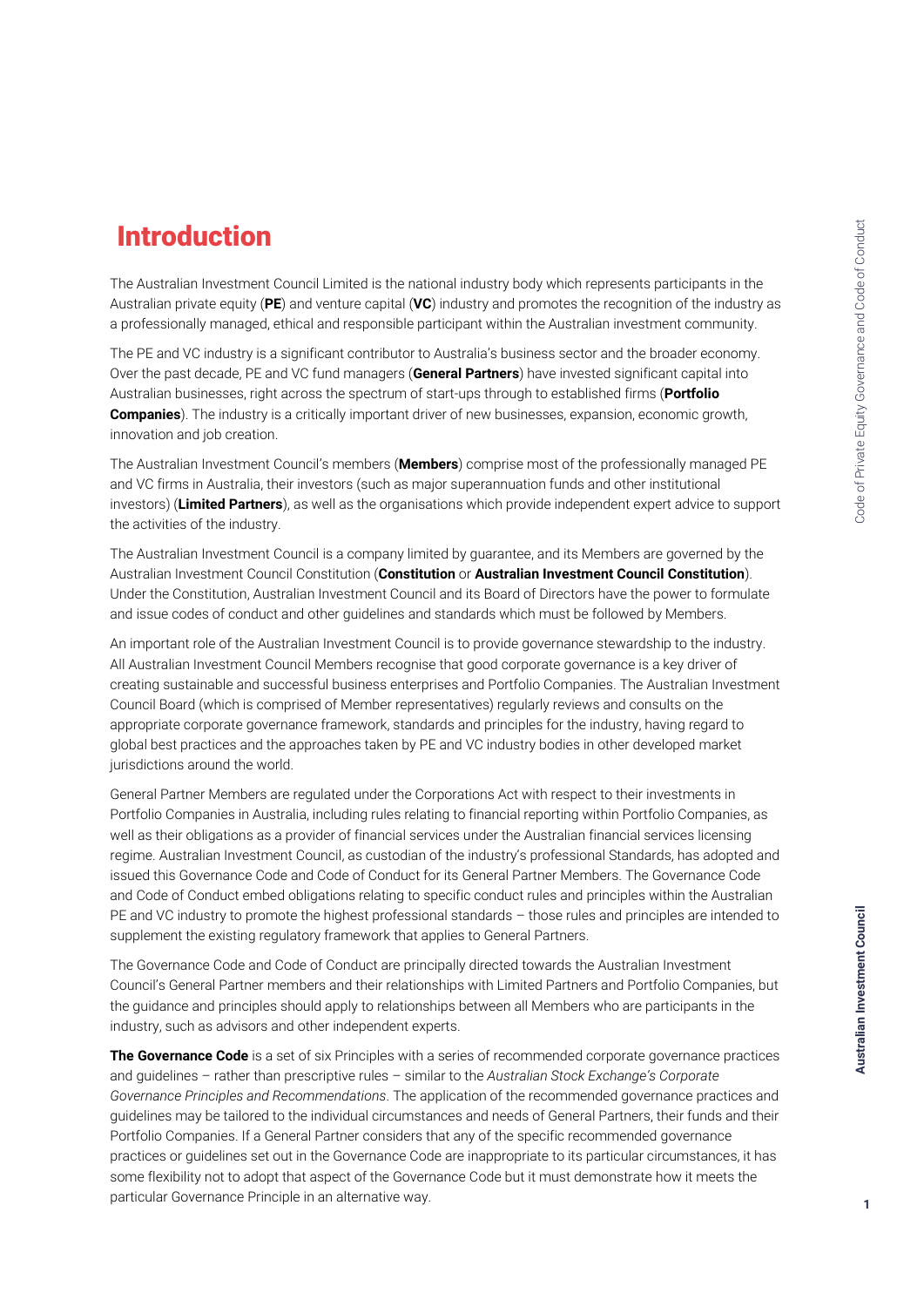The Australian Investment Council General Partner Members who elect not to adopt any aspect of the Governance Code must be in a position to explain why – in essence, they must be able to satisfy the "if not, why not" test (see pages 3 to 6 and pages 10 to 11).

Adherence with the Governance Code is embedded as the first standard within the Code of Conduct, and as such, it is important that all General Partners maintain ongoing compliance with the six Principles.

**The Code of Conduct** prescribes the standards of conduct that General Partner Members must abide by in the day-to-day management and conduct of their businesses and Portfolio Companies. General Partner Members are expected to confirm each year, at the same time as renewing their ongoing Australian Investment Council membership, their adherence to the Code of Conduct (see pages 10 to 11).

On behalf of the Australian Investment Council, and the Board of Directors, I would like to thank Ashurst for their work in advising on the preparation of the original Governance Code, as well as Squire Patton Boggs for their time and efforts in producing this updated 2017 version. It is anticipated that revisions to the Code of Conduct will usually be undertaken on a two-yearly basis, or sooner if the Board determines that it is appropriate to do so.

Yasser El-Ansary Chief Executive Australian Investment Council May 2017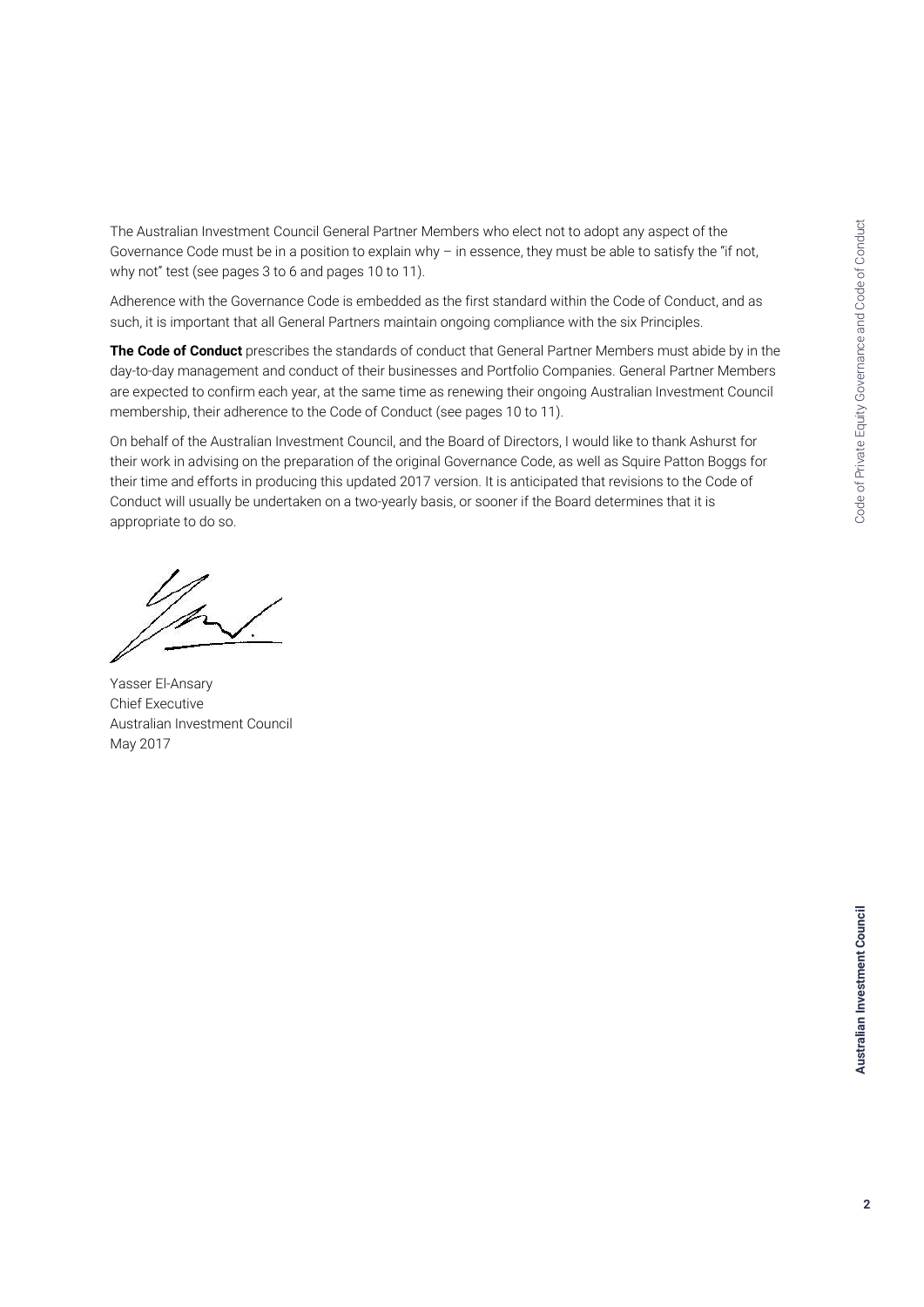# The Governance Code

The Governance Code establishes a set of six Principles which provide guidance on corporate governance practices for the Australian Investment Council's General Partner Members.

Although the Governance Code is directed at General Partner Members, the Australian Investment Council believes that all Members should be guided by the Principles in the Governance Code in respect of how they conduct their business and engage within the PE and VC industry.

The Governance Code does not prescribe how each of the six Principles are to be implemented. Instead, for each Principle, the Australian Investment Council provides recommended governance practices and guidelines.

General Partners who are Australian Investment Council Members are required to adopt and implement the recommended governance practices and guidelines for the six Principles of the Governance Code on an "if not, why not" basis. The Australian Investment Council recognises the diverse nature of PE and VC firms and their investment activities and that some General Partners may adopt different governance practices, and therefore a 'one size fits all' approach may not always be appropriate in every circumstance.

### **Principles of the Governance Code**

- 1. Promote and safeguard the interests of fund investors
- 2. Embed ethical, responsible and rigorous decision-making
- 3. Promote effective leadership and management
- 4. Respect the interests of stakeholders
- 5. Ensure the integrity and utility of reporting
- 6. Promote the long-term interests of the industry

Each Principle of the Governance Code acts as a benchmark for General Partners to inform their governance regimes, as well as their decision-making and reporting structures. The Australian Investment Council has consulted with Limited Partners to ensure that the Governance Code has broad-based support as a key element of the relationship they have with General Partners, and where appropriate, for the Governance Code to be incorporated into fund constituent documents such as partnership or trust deeds. The Australian Investment Council encourages General Partners to make publicly available key information about the approach they have adopted in implementing the Governance Code through key communication channels such as websites.

The Governance Code has been prepared having regard to the substantial body of law, regulation and literature in the field of corporate governance, as it applies to both the PE and VC industry and the corporate sector more broadly. The Governance Code has been developed in consultation with a wide range of stakeholders, and with reference to other existing corporate governance guidelines such as the *ASX Corporate Governance Principles and Recommendations* (2014). The Australian Investment Council Governance Code is intended to build upon, and complement, the disclosure and reporting obligations that already exist under the Corporations Act (and other relevant ASIC Regulatory Guidance), as well as the general conduct obligations of an Australian financial services licence holder under section 912A of the Corporations Act.

The development of the Governance Code has also been informed by various international initiatives designed to promote corporate governance best practices within the global PE and VC industry over recent years. These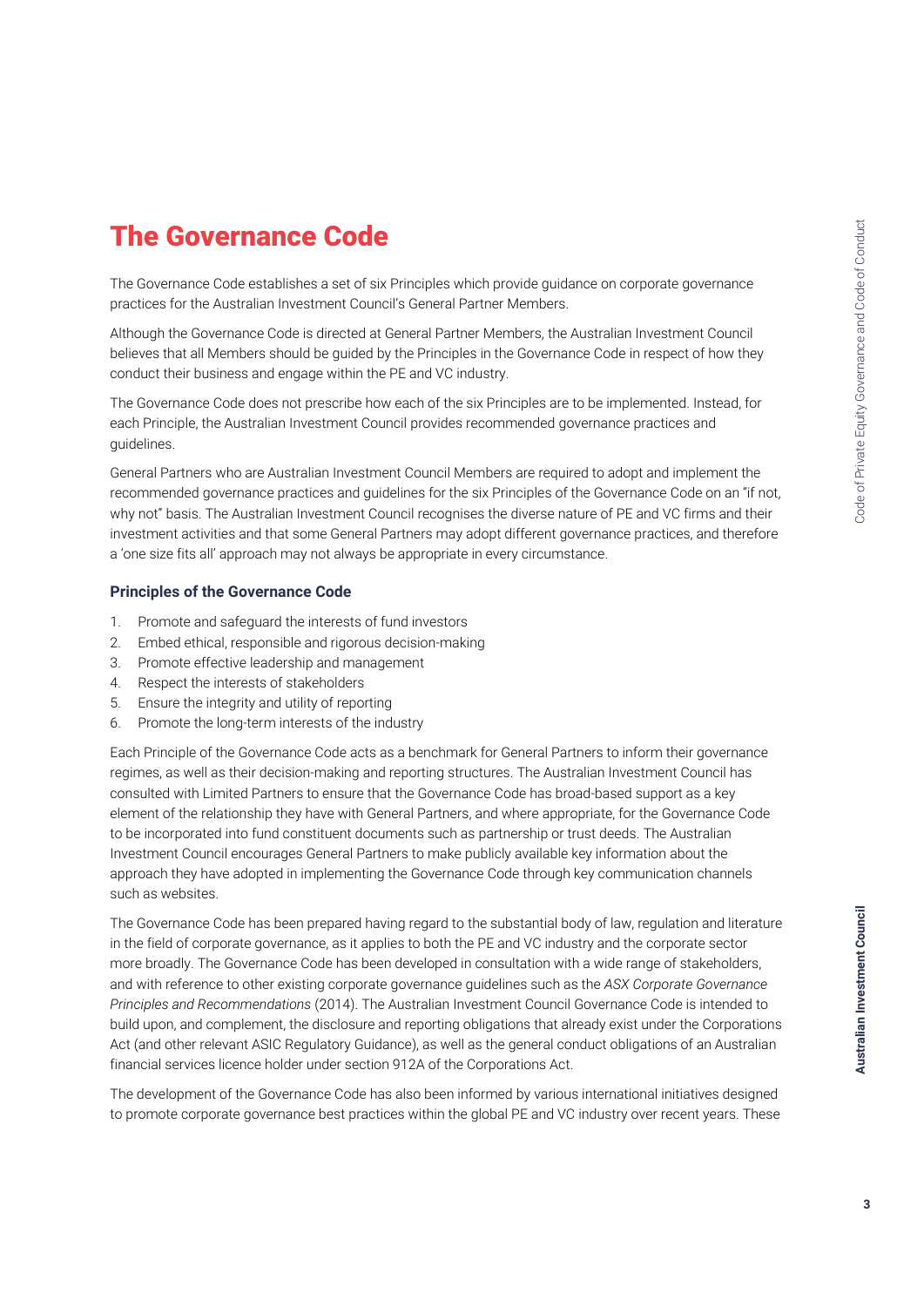include initiatives by other national PE and VC industry associations (such as the *Invest Europe<sup>1</sup> Professional Standards Handbook, November 2015*), Limited Partner associations, responsible investment advocacy groups, and public markets stakeholder groups.<sup>2</sup>

## The Governance Code: Principles and guidance

Principle 1 Promote and safeguard the interests of fund investors

### Background and guidance

- A General Partner's primary responsibility is to act in the best interests of its Limited Partners and provide effective stewardship of Limited Partners' capital.
- In meeting this responsibility:
	- fund structures and contractual terms should align the interests of General Partners with those of the Limited Partners, in particular with respect to the alignment of remuneration and reward; and
	- General Partners should have transparent policies and procedures for disclosing and fairly managing conflicts of interest (and to ensure the General Partner does not act in conflict with their Limited Partners' interests).
- General Partners should have a clearly articulated investment strategy, provide transparency in reporting of their investment outcomes and have internal management and reporting systems and processes which are consistent with their primary responsibility to act in the best interests of their Limited Partners.
- This Principle also recognises the General Partner's role in respecting and managing the different interests of different investors through effective disclosure and transparency of decision-making.

Principle 2 Embed ethical, responsible and rigorous decision-making

### Background and guidance

j

- Private equity and venture capital investing requires General Partners to assume and manage a spectrum of risks.
- This Principle requires General Partners to:
	- develop responsible investment policies and practices and appropriate growth strategies to build sustainable value in Portfolio Companies;
	- govern decision-making within an appropriate risk management framework;
	- embed a culture of fair and honest dealings; and
	- have internal management and reporting systems to ensure responsible and rigorous business practices in accordance with these policies, strategies and culture as well as the risk management framework.
- General Partners are encouraged to adopt remuneration practices which promote responsible investment decision making and the sustainable creation of value for Portfolio Companies.
- This Principle also draws upon the Australian Investment Council's activities in encouraging greater implementation of environmental, social and governance policies and practices in PE and VC activities. Australian Investment Council encourages General Partners to consider becoming signatories to the

<sup>&</sup>lt;sup>1</sup> Formerly the European Private Equity and Venture Capital Association.

<sup>&</sup>lt;sup>2</sup> The Key References (see page 13) lists the key guidelines and regulations that have been taken into account in developing the Governance Code.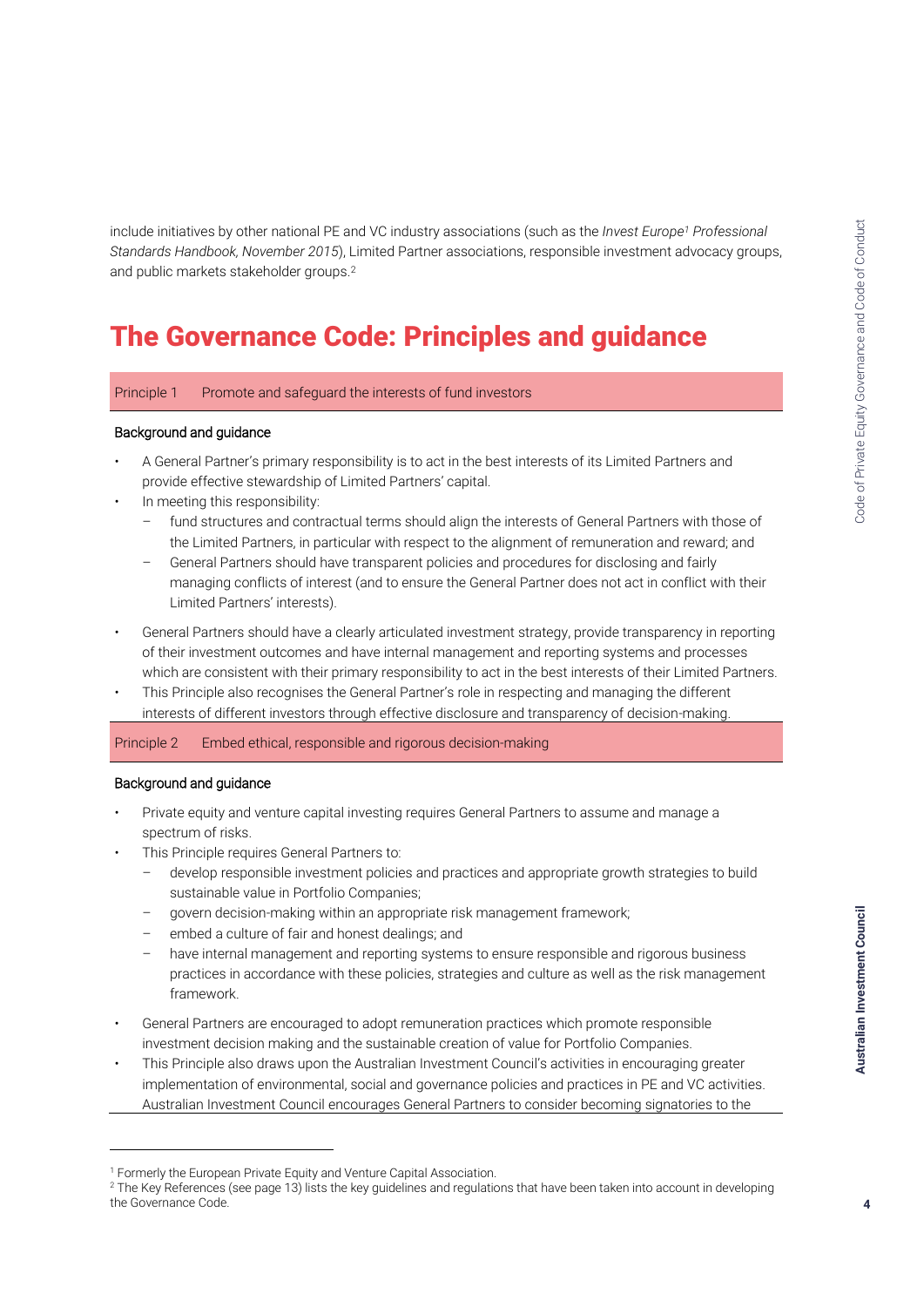United Nations backed Principles for Responsible Investment. General Partners are also encouraged to disclose publicly (for example by publishing on their website) the investment and operational policies and practices which they have developed or adopted in the investment in, and ongoing management of, their Portfolio Companies.

Principle 3 Promote effective leadership and management

### Background and guidance

- This Principle requires General Partners to demonstrate leadership responsibility and accountability for effective and robust corporate governance regimes within their fund vehicles and Portfolio Companies.
- General Partners should embed and promote corporate governance policies and procedures, compliance systems and reporting structures within the management of their funds and Portfolio Companies.
- General Partners should ensure their management teams are comprised of appropriately qualified and competent executives, with the necessary diversification of skills, talents and experience.
	- Portfolio Company boards should be comprised of appropriately qualified and competent directors, who:
		- understand their statutory and common law duties to act in the best interests of the company;
		- have the resources to provide strategic guidance to the company; and
		- can effectively supervise and review the performance of management, including oversight of risk management.
- General Partners should ensure appropriate review systems and practices are in place within their fund vehicles and Portfolio Companies for effective and rigorous review, decision making and performance management.
- General Partners should ensure that the management teams of Portfolio Companies communicate in a timely and effective manner with their employees, in particular at the time of a strategic initiative, review or transaction involving the Portfolio Company, as soon as confidentiality constraints permit.
- General Partners should be able to demonstrate a shared understanding and awareness of the General Partner's approach to corporate governance principles and responsibilities amongst their management teams, personnel and the management teams of their Portfolio Companies.

### Principle 4 Respect the interests of stakeholders

### Background and guidance

- The primary business of General Partners is to invest in Portfolio Companies and provide support to develop and grow those businesses. Ultimately, the financial and strategic investment of expertise by the General Partner is intended to enhance the value of those businesses and, in doing so, provide returns to Limited Partner investors.
- It is the responsibility of General Partners to identify and, to the extent they are able to, effectively manage the diverse interests of all stakeholders at both the fund and Portfolio Company levels (eg, investors, other shareholders in Portfolio Companies, Portfolio Company employees, financiers, suppliers, customers etc) to achieve appropriate results in the development and growth of Portfolio Companies.
- This Principle requires General Partners to:
	- identify the way those stakeholders' legitimate interests may be affected by the business operations of the Portfolio Company and the investment decisions of the General Partner and its representatives; and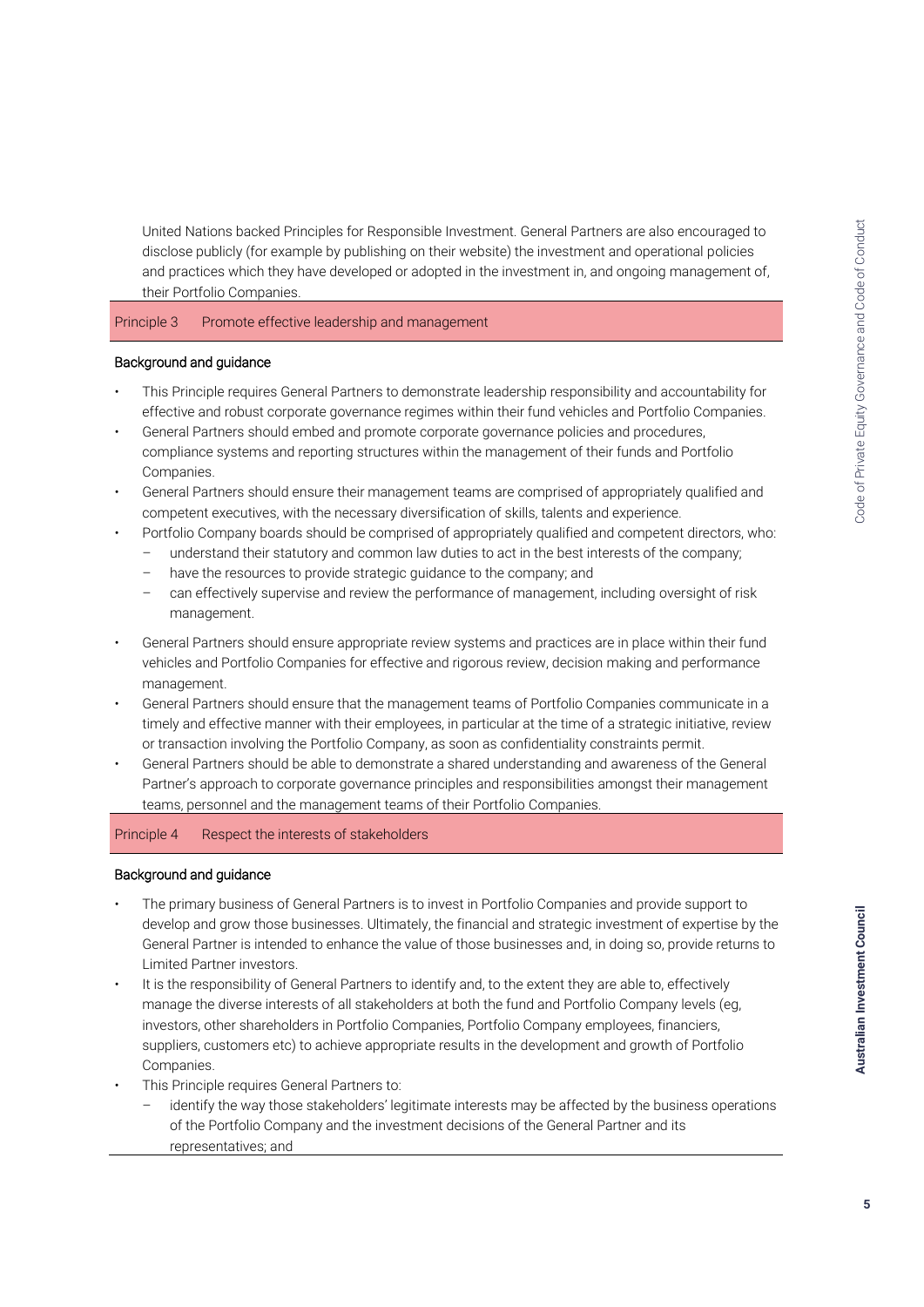- respect the legitimate interests of those stakeholders during the period of the relationship and to be pro-active in developing strategies and communication protocols for managing competing interests.
- General Partners should at all times take steps to promote trust and confidence in business relationships for the creation of sustainable value in Portfolio Companies.

Principle 5 Ensure the integrity and utility of reporting

### Background and guidance

- This Principle requires General Partners to embed a culture of responsibility and accountability in their reporting obligations.
- General Partners:
	- are required to comply with the International Private Equity and Venture Capital (IPEV) Valuation Guidelines (relating to the valuation of investments) and Australian Investment Council's reporting guidelines; and
	- should have regard to reporting obligations and best practices which are developed in other jurisdictions around the world.
- General Partners should pro-actively engage with Limited Partners and provide transparency in their reporting processes and practices to Limited Partners.
- General Partners are encouraged to:
	- be pro-active in developing systems and processes (and training) for high quality reporting, as required to meet their contractual reporting obligations to Limited Partners and comply with IPEV Valuation Guidelines and regulatory reporting requirements under the Corporations Act applicable to Portfolio Companies; and
	- ensure robust and effective communication protocols and procedures are in place within fund vehicles and Portfolio Companies for timely and accurate reporting to management and boards.
- General Partners should publish and regularly update their websites to communicate the following information, subject to confidentiality and commercial sensitivity:
	- a description of the General Partner's history and investment approach, including investment holding periods, and where possible, illustrated with case studies;
	- information and biographies of the senior executives of the General Partner firm; and
	- a description of Portfolio Companies in the General Partner's portfolio.

### Principle 6 Promote the long-term interests of the industry

### Background and guidance

- This Principle draws upon the object of the Australian Investment Council stated in clause 3(b) of the Australian Investment Council Constitution "to promote the recognition of the industry as a professionally managed and ethical sector of the Australian investment community".
- Members should at all times be good corporate citizens and promote the benefits of corporate social responsibility.
- General Partners should embed the highest corporate governance practices in accordance with the Principles of the Governance Code and the Code of Conduct for the industry's wider benefit.
- General Partners should promote the importance of continuing education, training and professional development for participants in the industry.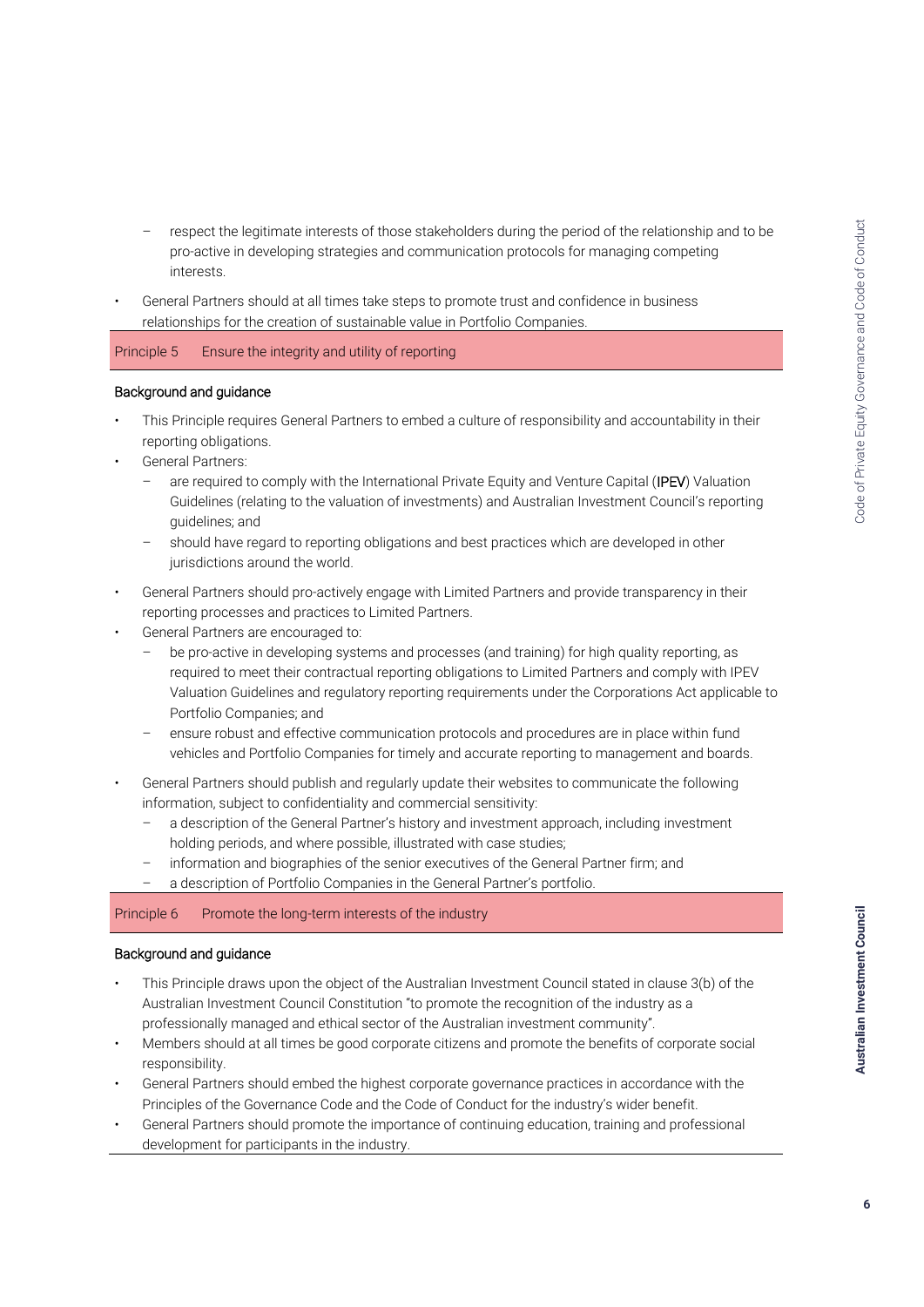• General Partners are encouraged to engage and collaborate with the Australian Investment Council and their peers on industry issues and events and to support the development of the industry and the policies and regulations which underpin the industry.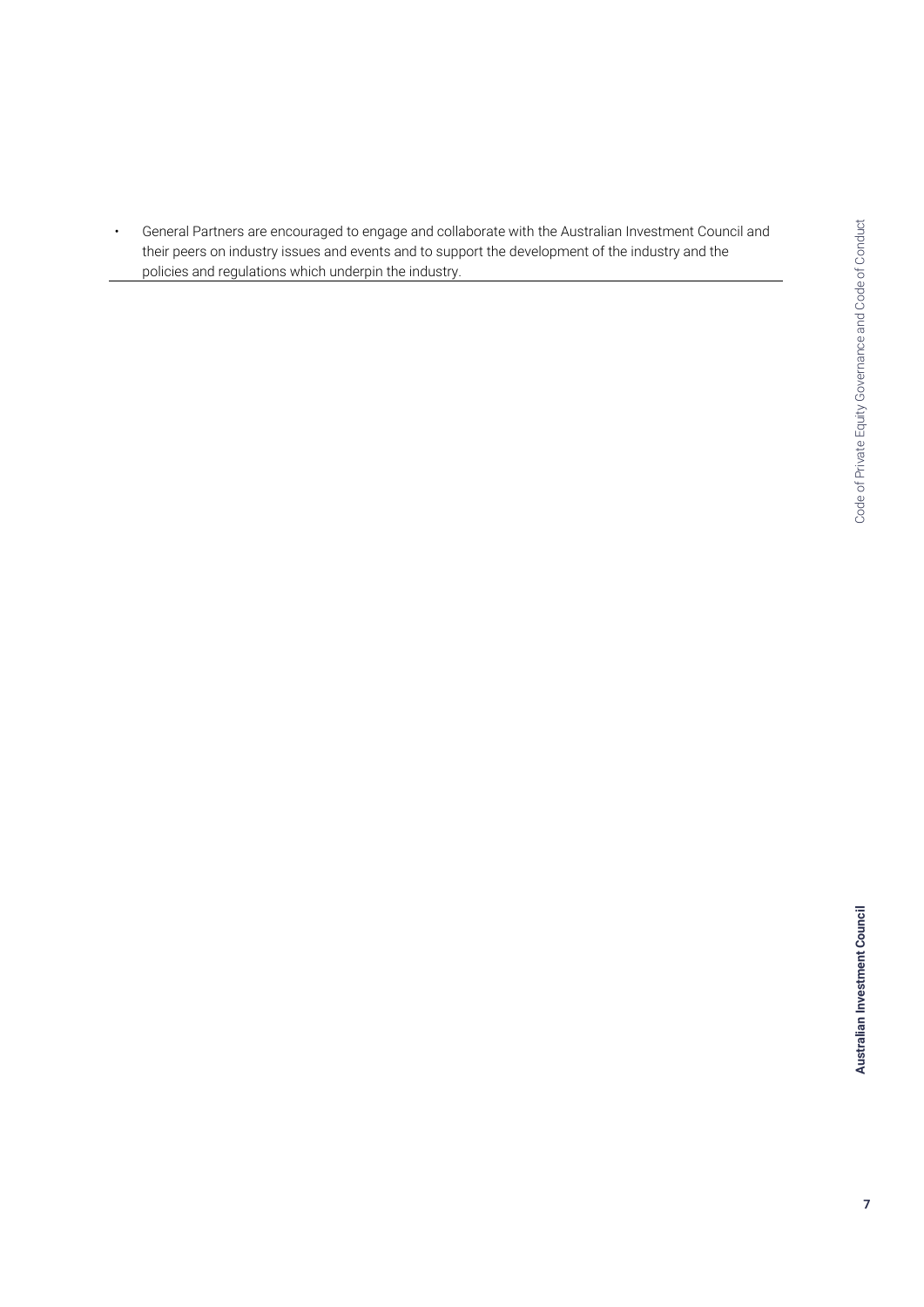# Australian Investment Council membership and corporate governance

### **Objects of Australian Investment Council**

The objects of Australian Investment Council (as stated in clause 3(b) of the Australian Investment Council Constitution) include:

*"to promote the recognition of the industry as a professionally managed and ethical sector of the Australian Investment community, which is worthy of support by current investors and new participants."*

### **Australian Investment Council's Governance Role**

A key aspect of the Australian Investment Council's role is to provide governance stewardship to the Australian PE and VC capital industry.

Under the Australian Investment Council Constitution:

- 1. Australian Investment Council has the power to formulate and issue by-laws, rules and regulations governing the Australian Investment Council and its Members and codes of conduct and valuation guidelines to be followed by the Australian Investment Council Members;
- 2. Members must conduct themselves in accordance with all by-laws, codes of conduct and other pronouncements of sound practice that are adopted by the Australian Investment Council Board; and
- 3. The Australian Investment Council Board has the power at any time to investigate the conduct or alleged misconduct of any Member and to censure, suspend or expel a Member or Member representative for misconduct or conduct which is prejudicial to the interests or objects of Australian Investment Council and its Members or the good name of Australian Investment Council and its reputation for promoting and retaining high standards of business conduct and professional competence.

### **Governance of Australian Investment Council Members**

h

Australian Investment Council Members are expected to comply with the following governance rules, standards, principles and valuation and reporting guidelines:

| Australian Investment<br>Council constitution    | The Constitution sets out the objects and powers of Australian Investment<br>Council, the rules governing Australian Investment Council Membership and the<br>relationship between the Australian Investment Council and its Members. It can<br>be read here (at www.aic.co).                                                                                                                                                                                                                           |
|--------------------------------------------------|---------------------------------------------------------------------------------------------------------------------------------------------------------------------------------------------------------------------------------------------------------------------------------------------------------------------------------------------------------------------------------------------------------------------------------------------------------------------------------------------------------|
| Australian Investment<br>Council Code of Conduct | The Code of Conduct prescribes the standards of conduct that Members must<br>adhere to in their day-to-day management and conduct of their businesses and<br>Portfolio Companies. Members are expected to confirm each year on renewing<br>their Australian Investment Council membership their adherence to the Code of<br>Conduct.                                                                                                                                                                    |
| Australian Investment<br>Council Governance Code | The Governance Code provides a series of guidelines, rather than prescriptive<br>rules, similar to the ASX Corporate Governance Principles and Recommendations.<br>The application of the guidelines may be tailored to the individual circumstances<br>and needs of General Partners, their funds and their Portfolio Companies. If a<br>General Partner considers that any aspect of the Governance Code is<br>inappropriate to its particular circumstances, it has the flexibility not to adopt it. |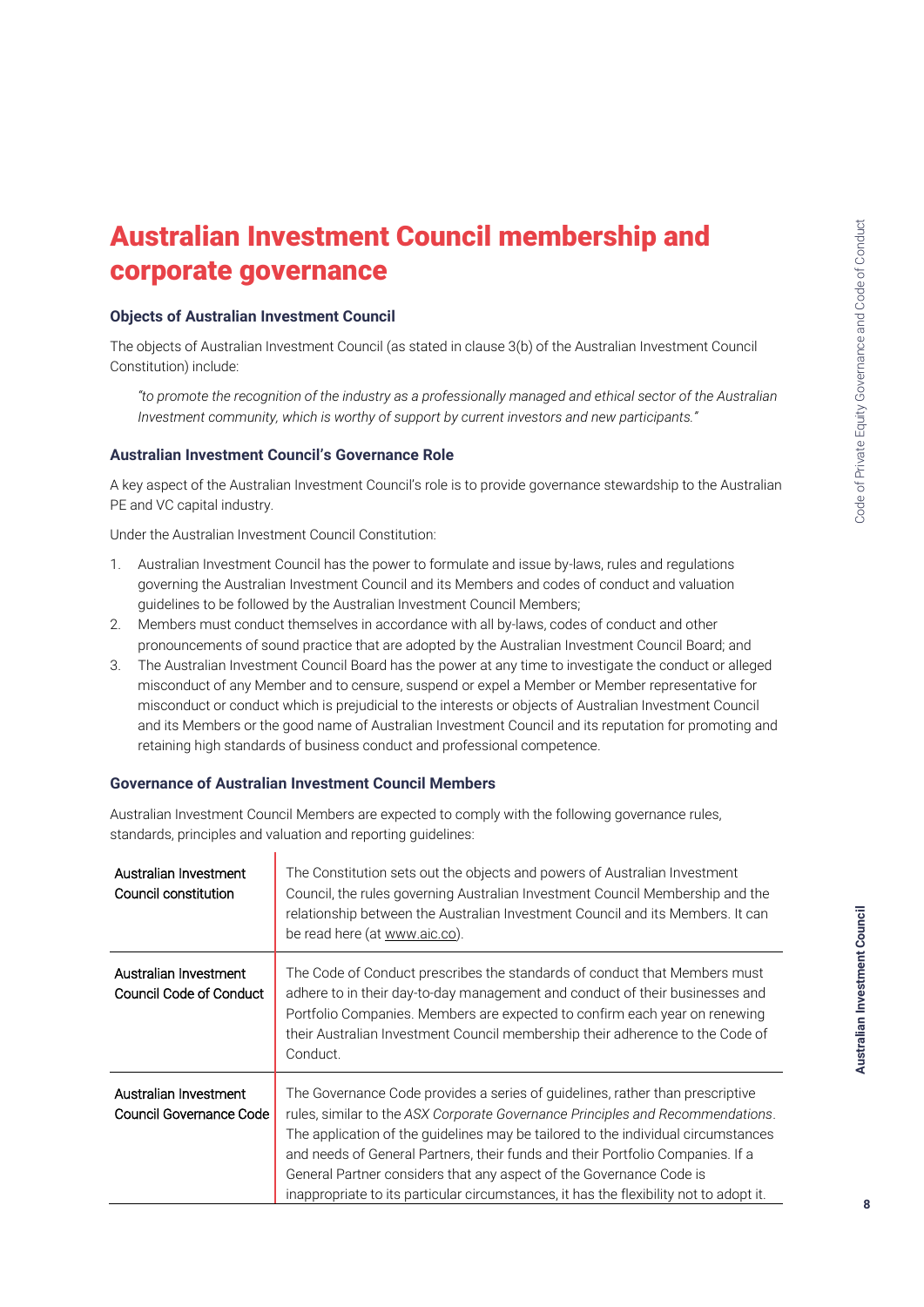|                                                                 | However, Australian Investment Council Members who elect not to adopt any<br>aspect of the Governance Code must be in a position to explain why $-$ the "if not,<br>why not" approach.                                                                                                                                                                                                                                                                                                                                                                                                                                                                                  |
|-----------------------------------------------------------------|-------------------------------------------------------------------------------------------------------------------------------------------------------------------------------------------------------------------------------------------------------------------------------------------------------------------------------------------------------------------------------------------------------------------------------------------------------------------------------------------------------------------------------------------------------------------------------------------------------------------------------------------------------------------------|
| Australian Investment<br>Council / IPEV valuation<br>guidelines | These Valuation Guidelines are based on the concept of fair market value, as<br>opposed to historical cost. A revised version of the Australian Investment<br>Council/ IPEV Guidelines was released in December 2015. The Australian<br>Investment Council requires each of its Investor Members to apply these<br>Guidelines when reporting valuations to Investors. The Australian Investment<br>Council/IPEV Valuation Guidelines can be read here (at www.aic.co).                                                                                                                                                                                                  |
| Australian Investment<br>Council reporting<br>guidelines        | These Reporting Guidelines were adopted by the Australian Investment Council<br>Board in June 2004. All Members must use these Guidelines, effective 1 January<br>2005. In October 2012, the IPEV Investor Reporting Guidelines were also<br>released. The Australian Investment Council Reporting Guidelines and the IPEV<br>Reporting Guidelines can be read here (at www.aic.co). In 2016, ILPA released a<br>globally consistent best practice reporting template for use by General Partners<br>in adopting a uniform approach to disclosure of costs, fees and carried interest<br>to Limited Partners. The reporting template can be read here (at www.ilpa.org) |

Australian Investment Council Members are expected to follow and be guided by the following principles and guidelines regarding responsible investment:

| United Nations Principles<br>for Responsible Investing                                                                 | Since August 2009, Australian Investment Council has encouraged General<br>Partners to sign the UN-backed Principles for Responsible Investment (PRI). This<br>was done after consultation with industry through a Responsible Investing<br>working group of the Australian Investment Council Board. The PRI was<br>developed by an international group of investors to put responsible investing<br>principles into practice. Subsequently, the ESG framework was developed to help<br>General Partners understand and prepare for their Limited Partners' reporting<br>and disclosure requirements (see below). Information about the PRI and the ESG<br>framework can be found here (at www.unpri.org). |
|------------------------------------------------------------------------------------------------------------------------|-------------------------------------------------------------------------------------------------------------------------------------------------------------------------------------------------------------------------------------------------------------------------------------------------------------------------------------------------------------------------------------------------------------------------------------------------------------------------------------------------------------------------------------------------------------------------------------------------------------------------------------------------------------------------------------------------------------|
| Environmental, Social and<br><b>Corporate Governance</b><br>(ESG) disclosure<br><b>Framework for Private</b><br>Equity | The ESG Disclosure Framework, launched in March 2013, aims to help General<br>Partners better understand why Limited Partners want ESG related information,<br>and to help rationalise the types of issues that LPs expect GPs to report on in<br>respect of ESG. This framework was developed by 40 Limited Partners (including<br>Australian based funds) and 20 private equity industry associations (including<br>the Australian Investment Council) and several General Partners. This framework<br>can be read here (at www.bvca.co.uk).                                                                                                                                                              |

### **Australian Investment Council's Investigative Procedures**

The Australian Investment Council Board has the power at any time to investigate the alleged conduct of any Member. If a complaint is made to the Australian Investment Council about the conduct of a Member, or the Australian Investment Council Board believes that the conduct of a Member should be investigated, then the Australian Investment Council Board will appoint a Committee to investigate the matter (Committee). This Committee will have the same powers as the Australian Investment Council Board with respect to the Board's investigative powers under clause 20 of the Constitution.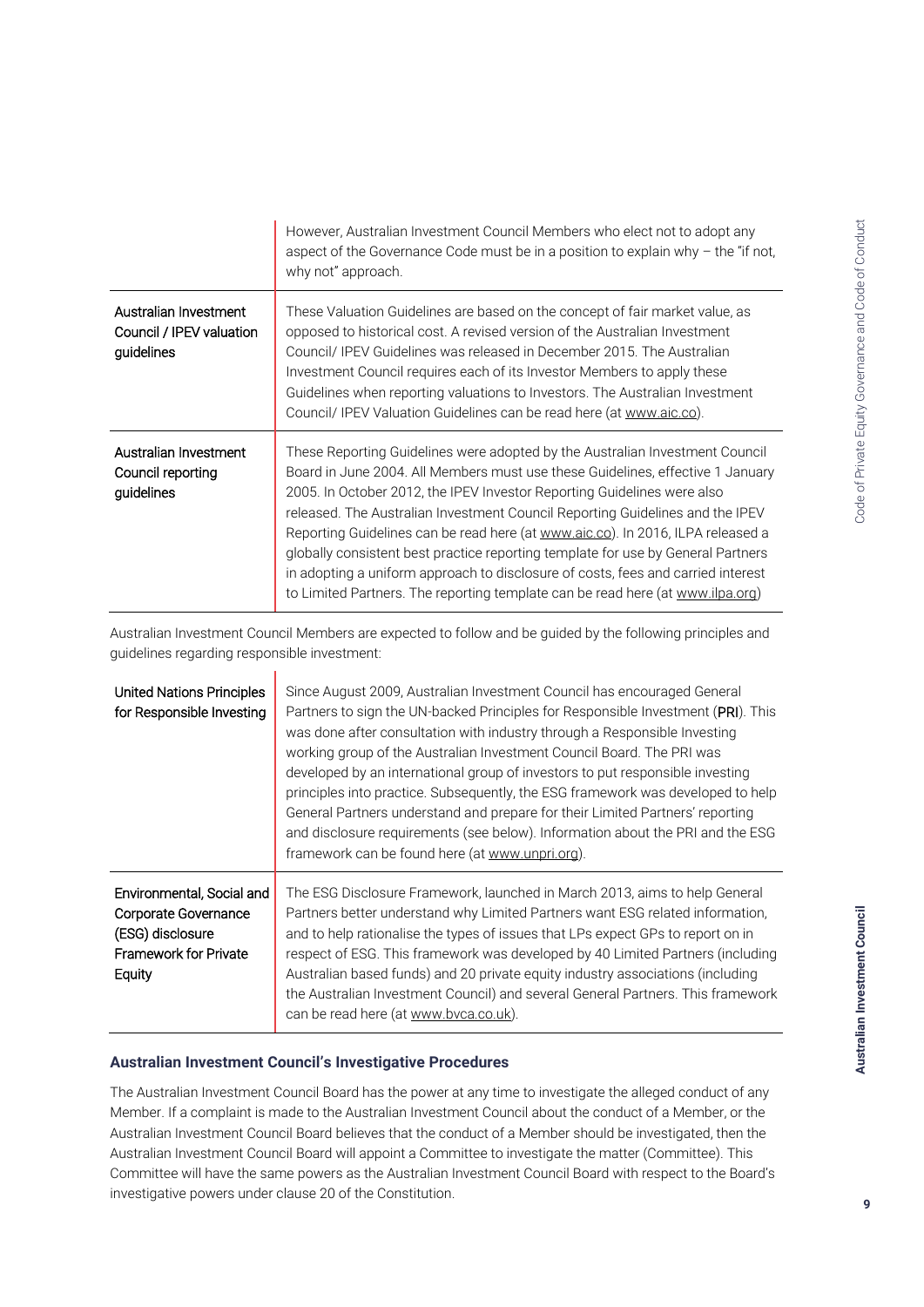The Committee will be made up of five Members, of whom one will be the chair. For a person to be eligible for appointment to the Committee, the Australian Investment Council Board must first be satisfied that the prospective appointee has no unfair bias toward the Member whose conduct is the subject matter of investigation.

The Committee shall be entitled to require any Member to explain, or provide any information, or access to information (including access to witnesses as provided in clause 20.1 of the Constitution), required by the Committee in relation to any conduct or alleged conduct of such Member which the Committee considers is or may be:

- a. prejudicial to the interests or objects of the Australian Investment Council;
- b. prejudicial to the good name of the Australian Investment Council and its reputation for promoting and retaining high standards of business conduct and professional competence; or
- c. is in breach of the Code of Conduct.

If the Committee finds, in its absolute discretion, that any Member is guilty of conduct which is in breach of the Code of Conduct, is otherwise unbecoming a Member or is prejudicial to the objects of the Australian Investment Council, the Committee will have the power to censure, suspend or expel the Member in accordance with the Constitution.

The Committee may decide, in its absolute discretion, whether to publish the findings of any investigation.

### **Governance Code**

j

In issuing the Governance Code, Australian Investment Council aims to promote greater understanding of the PE and VC industry, promote industry transparency, inculcate appropriate industry best practice and provide guidance to its Members on corporate governance matters.

The importance of effective corporate governance in the efficient operation of companies is well understood. *"Effective corporate governance structures encourage companies to create value through entrepreneurialism, innovation, development and exploration, and provide accountability and control systems commensurate with the risks involved."<sup>3</sup>*

Building strong businesses with robust and embedded governance structures and processes creates value for Limited Partners and helps to develop the reputation of the Australian PE and VC industry as a sponsor of high quality businesses with long-term sustainability. The Governance Code draws and elaborates on the underlying values which shape the way in which General Partners carry on their businesses:

- *Responsibility* for taking into consideration the interests of key stakeholders.
- *Accountability* of General Partners and the board and management of Portfolio Companies.
- *Transparency* of the PE or VC fund's activities and those of their Portfolio Companies.
- *Integrity* in General Partners' dealings with Limited Partners and Portfolio Companies.
- *Stewardship* of the funds they manage and of the Portfolio Companies in which they invest.

The Governance Code provides a series of guidelines, rather than prescriptive rules, similar to the ASX Corporate Governance Principles and Recommendations (see pages 3 to 6 for further information as to how Members should be guided by the six Principles of the Governance Code for their corporate governance regimes and how they are expected to adopt and implement these Principles).

<sup>&</sup>lt;sup>3</sup> The ASX Corporate Governance Council, Corporate Governance Principles and Recommendations, with 2010 amendments, 2nd Edition, 2011, 3.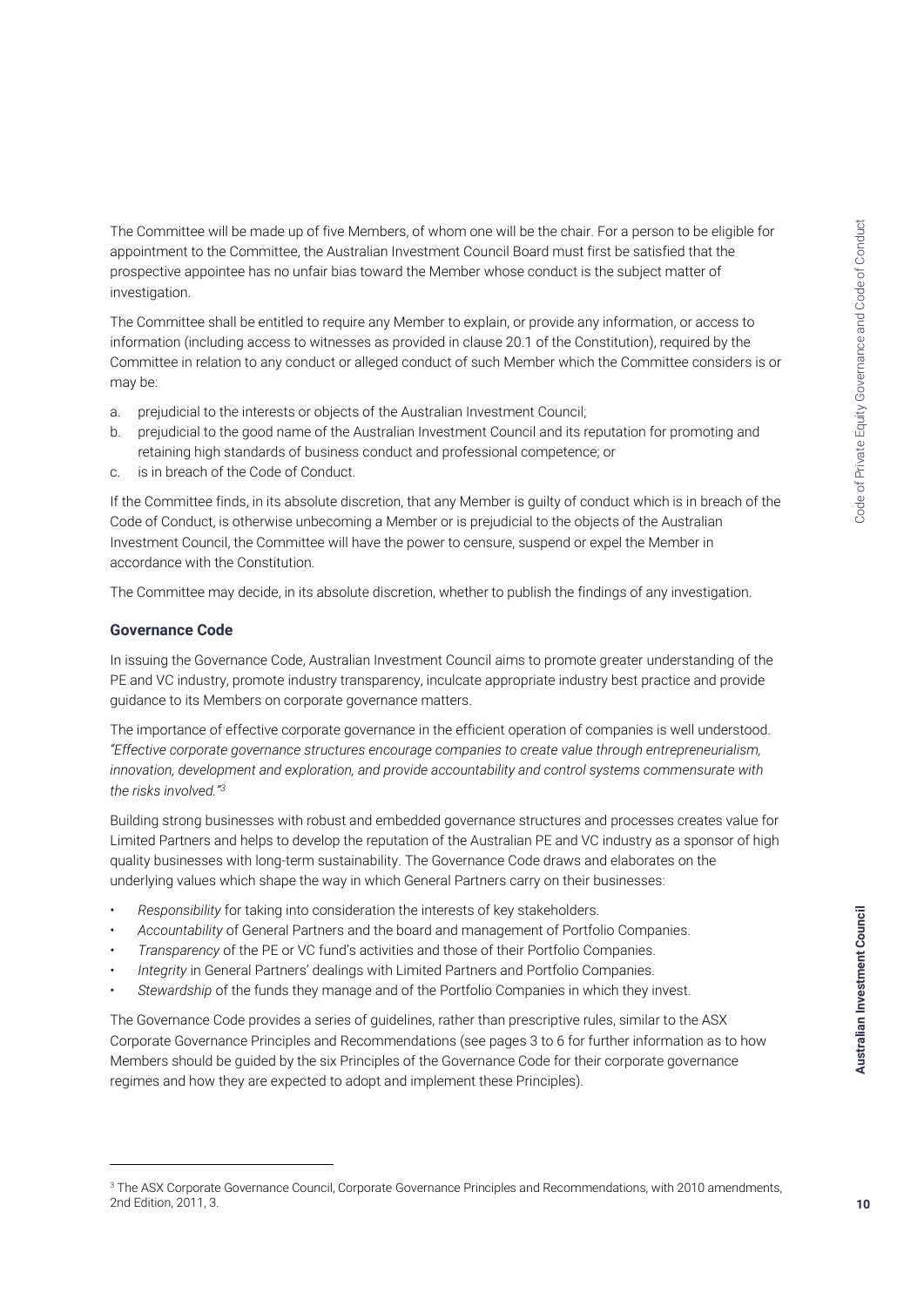# Code of Conduct

### **Code of Conduct**

The Code of Conduct (see pages 10 and 11) sets out the standards of conduct that Members must meet or exceed as a requirement of the Australian Investment Council membership. Members shall abide by this Code of Conduct and any other standards issued by the Australian Investment Council Board or a committee appointed by the Australian Investment Council Board. Members shall require their directors, employees, representatives and nominees to abide by this Code of Conduct.

Each year when a Member renews its Australian Investment Council membership, it is expected to confirm its ongoing adherence to the Code of Conduct.

### **Integrity**

- 1.1 We adhere to the Principles of the Governance Code and we conduct our business and manage our people and investments and implement business systems, processes and practices, in a manner that is guided by these Principles.<sup>4</sup>
- 1.2 We deal fairly and honestly with others in our conduct at all times
- 1.3 We do not malign, defame or criticise any other Member in any dealings with proposed client companies or otherwise.
- 1.4 We respect confidential information provided to us.
- 1.5 We conduct business in a professional way and we do not engage in practices that may be damaging to the professional reputation and image of the industry.

### 2. Compliance

 $\overline{a}$ 

- 2.1 We comply with all laws and regulations<sup>5</sup> relevant to the conduct of our business, including, without limitation, the general conduct obligations applicable to us as an Australian Financial Services License (AFSL) holder and the conditions of our AFSL, and where applicable, record keeping, financial reporting and disclosure of interests by directors under the Corporations Act.
- 2.2 We only accept subscribed capital from verified sources into any of our funds in accordance with applicable anti-money laundering and counter-terrorism laws and regulations.
- 2.3 We maintain sufficient financial resources and insurances to meet the anticipated risks of operating our business.
- 2.4 We have internal policies and procedures to monitor our compliance with relevant laws and regulations, and the conditions of our AFSL.
- 2.5 We deal with regulators in a co-operative manner.

3. Australian Investment Council

<sup>4</sup> If we elect not to adopt a recommended corporate governance practice or guideline for a Principle of the Governance Code, we must be in a position to explain why – the "if not, why not" approach.

<sup>5</sup> Relevant laws and regulations includes the Corporations Act 2001, Venture Capital Act 2002, Superannuation Industry Supervision Act 1993, Income Tax Assessment Act 1997, Income Tax Assessment Act 1936, Tax Administration Act 1953, Fringe Benefits Tax Assessment Act 1986, Pooled Development Funds Act 1992, Australian Consumer Law 2011, Anti-Money Laundering and Counter-Terrorism Financing Act 2006 and relevant regulations related to such laws and includes any amendment, re-enactment or substitution of such laws and regulations and any subordinate legislation made under these laws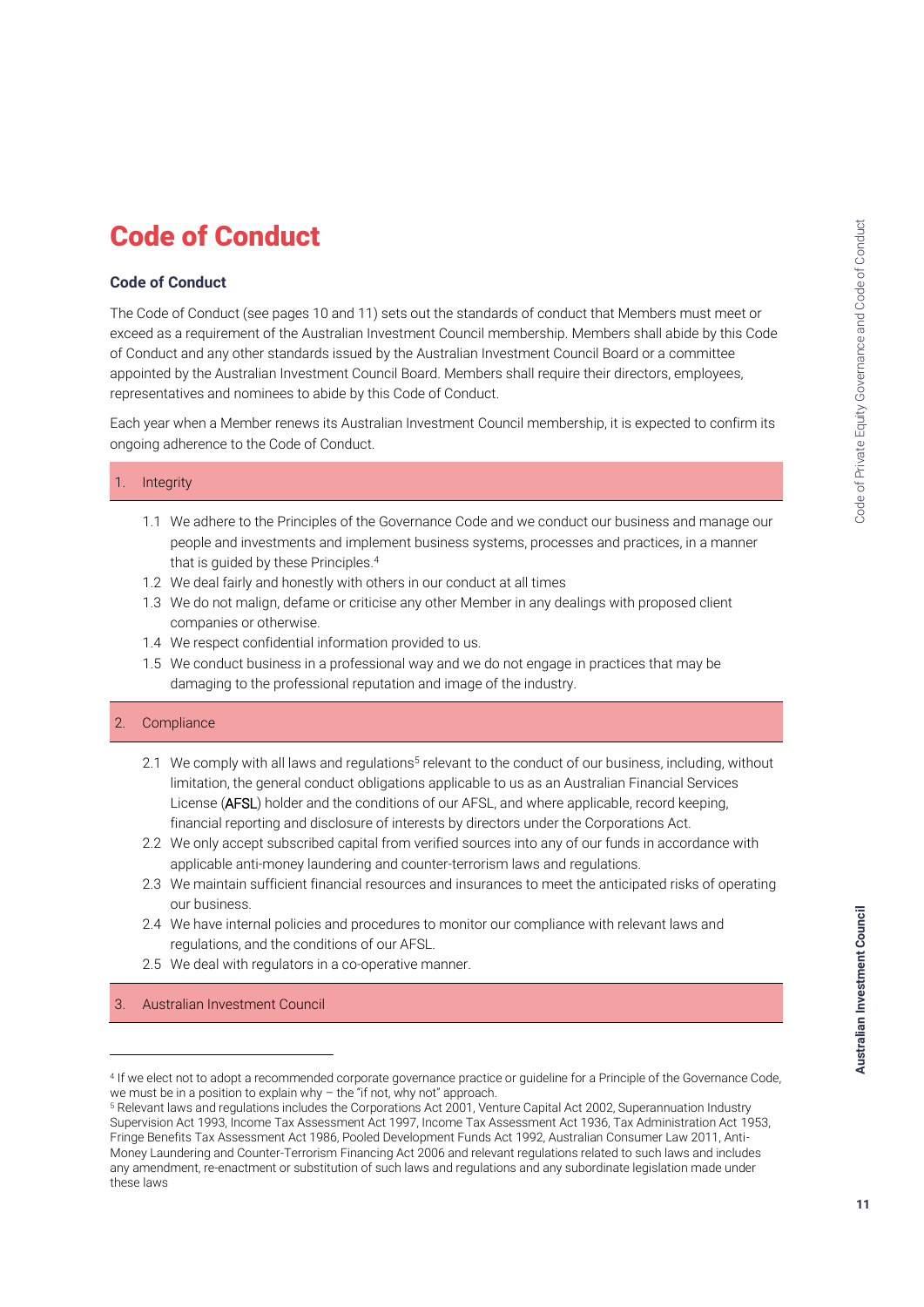- 3.1 We deal with the Australian Investment Council in an open and co-operative manner and where requested, subject to confidentiality, keep the Australian Investment Council informed of relevant matters concerning our activities.
- 3.2 We abide by all directives issued by the Australian Investment Council and notified to Members<sup>6</sup>, including its Board, committees and councils.
- 3.3 We acknowledge the importance of the objective measurement of the industry. We will co-operate with the Australian Investment Council in the collation of industry data and analytics and in the provision of performance data requested by the Australian Investment Council.

### 4. Relationships with investors and investees

- 4.1 We understand the requirements of our investors. We enter into an appropriate management agreement with investors (which may be the investment vehicle's constituent document).<sup>7</sup>
- 4.2 We acknowledge our primary business is investing in companies (whether established firms or start-ups) to develop innovation, develop management teams, improve business models and to build the strength and financial performance of our portfolio companies.
- 4.3 We actively monitor and manage potential and actual conflicts of interest and we pro-actively disclose and declare conflicts where necessary in accordance with the Corporations Act and our conflicts of interest policy.

### 5. Performance management and reporting

5.1 We adopt standards for measuring and reporting investment performance that conform to the International Private Equity and Venture Capital Valuation Guidelines adopted by the Australian Investment Council.

### **Marketing material**

j

- 6.1 We comply with all regulatory requirements and all professional and regulatory standards when issuing marketing material and/ or placing advertisements for our products and services, including use of appropriate disclaimers and assumptions regarding historical and future performance.
- 6.2 All marketing material and offer documents that acknowledge membership of the Australian Investment Council include the following disclaimer: *"The Australian Investment Council does not endorse this document. Investors should make independent enquiries prior to investing. Australian Investment Council does not take any responsibility for the contents of this document."*
- 6.3 We provide the Australian Investment Council with draft sections of offer documents and any other marketing materials (including our website) that mention Australian Investment Council for approval.

<sup>6</sup> Any directives will be included as an Appendix to this Code of Conduct.

<sup>&</sup>lt;sup>7</sup> The management agreement should detail the basis on which the general partner or fund manager is appointed, including making provisions for accurate and complete record keeping, full, fair, timely and clear reporting to investors on the management of their assets, and any custodial arrangements. Where necessary, the management agreement should also detail agreed investment objectives, investment powers and benchmarks against which your performance is to be measured.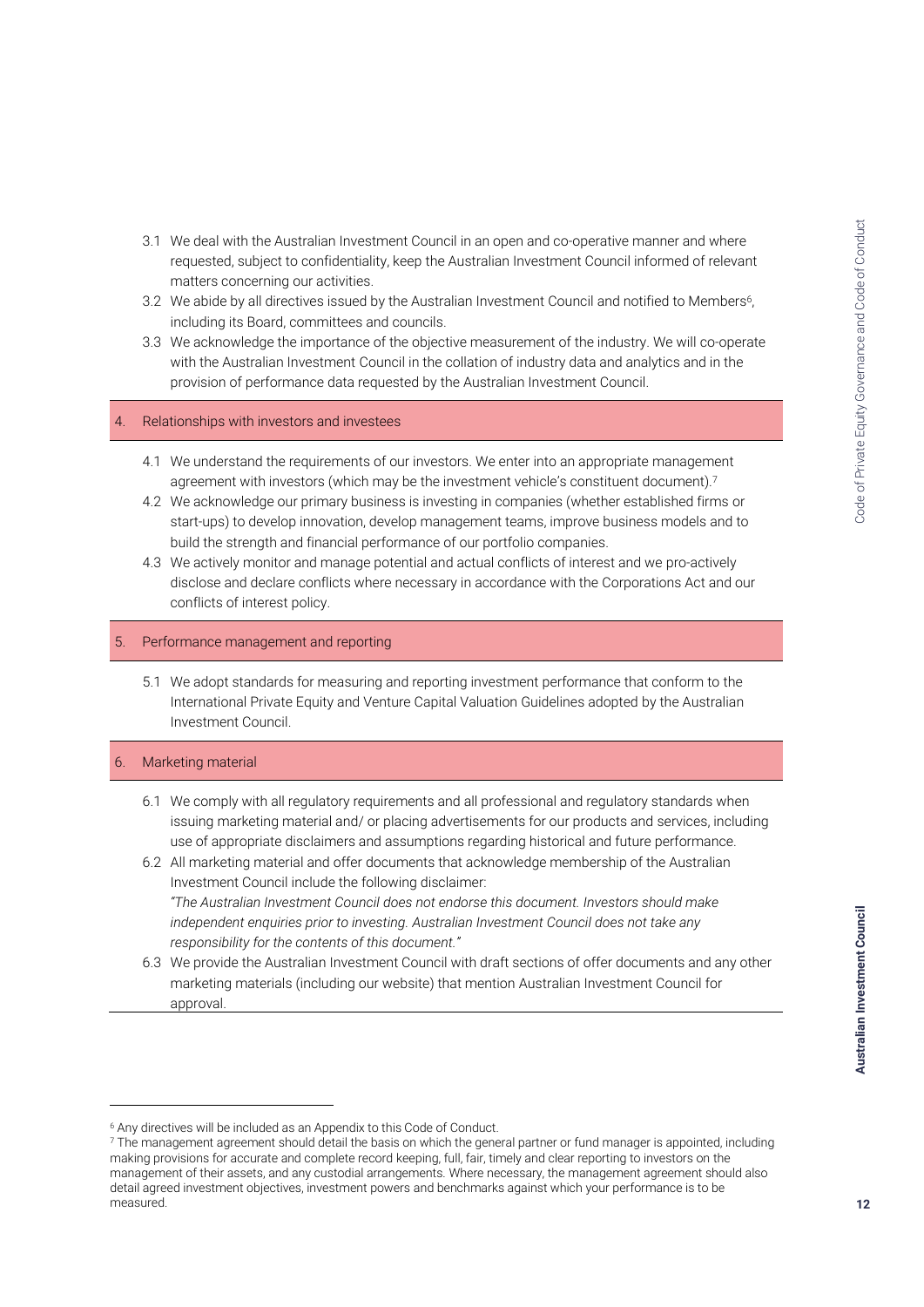6.4 We only insert statements in our offer documents and/or other marketing material (including our website) mentioning the Australian Investment Council with approval from the Australian Investment Council.

### 7. Media and public comment

7.1 In our engagement with media and public comment regarding the Australian Investment Council and public policy matters relevant to the PE and VC industry, we support the industry and the Australian Investment Council's role in representing the industry in a fair and impartial manner at all times.

# **Glossary**

| <b>Corporations Act</b> | Corporations Act 2001 (Cth).                                                                                                                                                                                                                                                                                                                                                                                                                                                                                                                                                                                                                                                                                                                                                                                                                             |  |
|-------------------------|----------------------------------------------------------------------------------------------------------------------------------------------------------------------------------------------------------------------------------------------------------------------------------------------------------------------------------------------------------------------------------------------------------------------------------------------------------------------------------------------------------------------------------------------------------------------------------------------------------------------------------------------------------------------------------------------------------------------------------------------------------------------------------------------------------------------------------------------------------|--|
| <b>General Partner</b>  | The manager of a PE or VC fund is typically described as a "general partner" in<br>the fund because they manage the fund and are often liable for its debts and<br>obligations (subject to contractual arrangements). The term should be read to<br>include each fund manager of a PE or VC fund, whatever the legal structure of<br>the fund or manager.                                                                                                                                                                                                                                                                                                                                                                                                                                                                                                |  |
| <b>Limited Partner</b>  | The investors of the PE or VC fund are typically described as "limited partners" in<br>the fund as their liability for debts and obligations of the fund is limited to the<br>amount of their investment in the fund. The term should be read to include all<br>investors into PE or VC funds, whatever the legal structure of the fund or limited<br>partner.                                                                                                                                                                                                                                                                                                                                                                                                                                                                                           |  |
| Portfolio Company       | An investee company of the PE or VC fund. The terms should be read to include<br>all investment vehicles of PE or VC funds, whatever the legal structure of the<br>investment vehicle.                                                                                                                                                                                                                                                                                                                                                                                                                                                                                                                                                                                                                                                                   |  |
| Private Equity (PE)     | PE typically refers to investment by fixed term funds in listed and unlisted<br>businesses, with the aim of building and improving those businesses over a<br>period of years and creating value. PE is segmented according to the stage of<br>development of the company being invested in or the purpose of the capital<br>invested, for example: seed investment, early stage investment, expansion stage<br>investment, growth capital, buyout investment and special situations (i.e.<br>distressed buyouts). PE investment where there is a substantial element of risk<br>is usually categorised as VC investment (see below). With the significant growth<br>in investment opportunities in emerging technologies and new innovations<br>across start-ups and existing businesses, there is increasing overlap between PE<br>and VC investments. |  |
| Venture Capital (VC)    | VC typically refers to investment by fixed term funds in start-up, early stage and<br>expansion stage unlisted businesses, usually where there is high growth                                                                                                                                                                                                                                                                                                                                                                                                                                                                                                                                                                                                                                                                                            |  |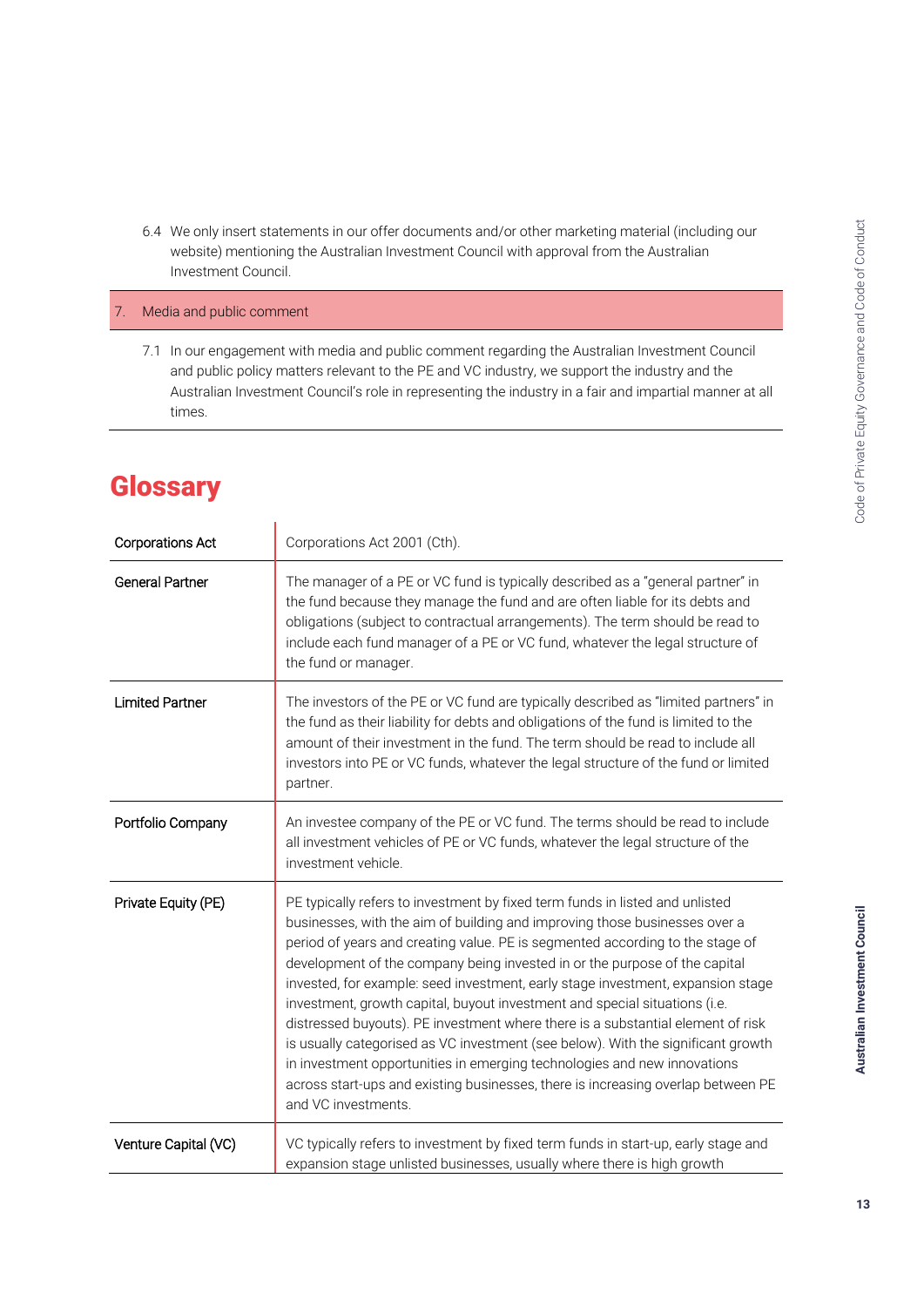potential, an opportunity for developing a new technology, innovation, product or service and there is a substantial element of risk.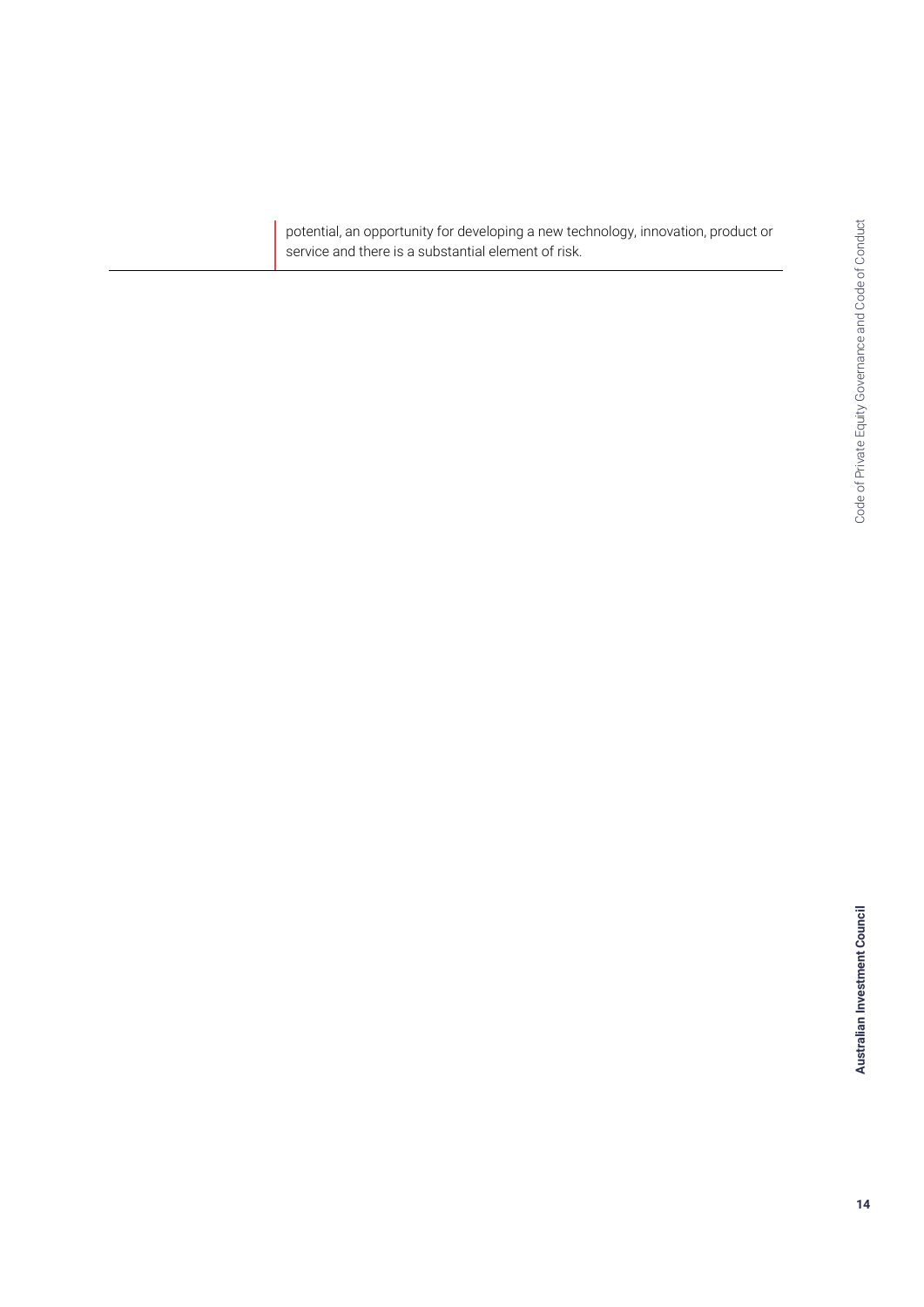# Key references

| The ASX Corporate Governance Council, Corporate Governance<br>Principles and Recommendations with 2010 Amendments, second<br>edition, 2010 The ASX Corporate Governance Council, Corporate<br>Governance and Recommendations, third edition, 2014. | www.asx.com.au                                              |
|----------------------------------------------------------------------------------------------------------------------------------------------------------------------------------------------------------------------------------------------------|-------------------------------------------------------------|
| Australian Council of Super Investors, ACSI Governance Guidelines, 2009                                                                                                                                                                            | www.acsi.org.au                                             |
| British Venture Capital Association (BVCA), Responsible Investment: A<br>Guide for PE and VC firms, 2010 British Venture Capital Association,<br>BVCA Governance Handbook, 2013                                                                    | www.bvca.co.uk                                              |
| CFA Institute, The Corporate Governance of Listed Companies: A Manual<br>for Investors, second edition, 2009                                                                                                                                       | www.cfapubs.org                                             |
| Danish Venture Capital Association (DVCA), Guidelines For Responsible<br>Ownership and Good Corporate Governance in Private Equity Funds in<br>Denmark, 2008                                                                                       | www.dvca.dk/en/                                             |
| Global Reporting Initiative, Sustainability Reporting Guidelines version 3.1,<br>2011                                                                                                                                                              | www.globalreporting.org                                     |
| European Confederation of Directors' Associations (ecoDa), Corporate<br>Governance Guidance and Principles for Unlisted Companies in Europe,<br>2010                                                                                               | www.ecoda.org                                               |
| Invest Europe Corporate Governance Guidelines, 2005 (updated 2010)                                                                                                                                                                                 | www.investeurope.eu                                         |
| Invest Europe Reporting Guidelines, 2010                                                                                                                                                                                                           | www.investeurope.eu                                         |
| Financial Reporting Council, The UK Stewardship Code, 2010                                                                                                                                                                                         | www.frc.org.uk                                              |
| Financial Services Council, Guidance Note No. 2 on Corporate<br>Governance: A Guide for Fund Managers and Corporations, 2009                                                                                                                       | www.fsc.org.au                                              |
| Institutional Investors Group on Climate Change, A Guide on Climate<br>Change for Private Equity Investors, 2010                                                                                                                                   | www.iigcc.org                                               |
| Finnish Venture Capital Association (FVCA), FVCA Recommendations on<br>Openness and Transparency, 2009                                                                                                                                             | www.fvca.fi/frontpage                                       |
| Hong Kong Venture Capital and Private Equity Association (HKVCA),<br>Corporate Governance Guidelines                                                                                                                                               | www.hkvca.com.hk/en/corporate-<br>governance-guideline.aspx |
| Institutional Limited Partners Association (ILPA), Private Equity Principles<br>Version 2.0, 2011                                                                                                                                                  | www.ilpa.org                                                |